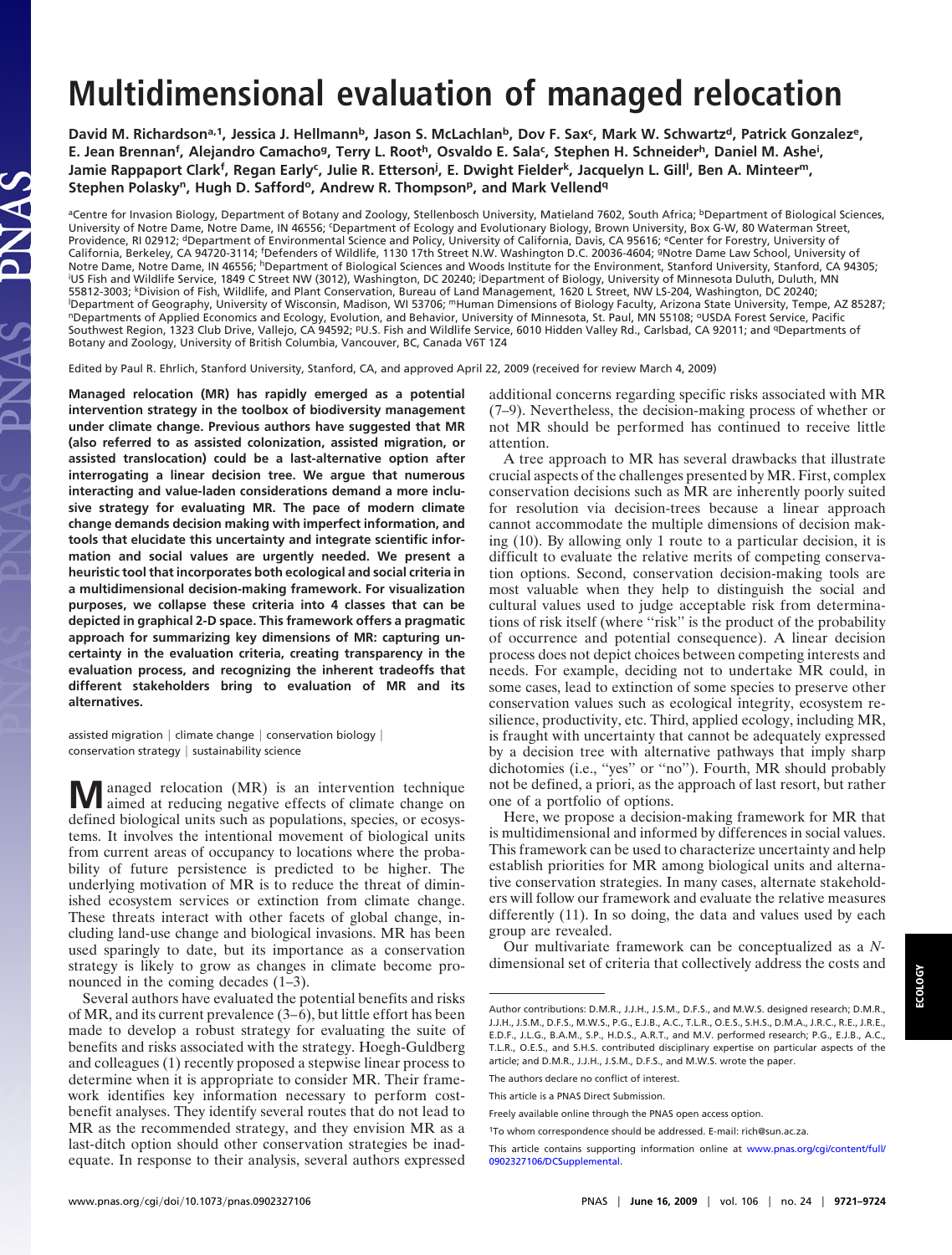## **Table 1. Ecological and social considerations for evaluating individual cases of managed relocation (MR), wherein the goal is to prevent the loss of a species or population**

| Social criteria                                                                                                                                                                                                                                                                                                                                                                                                                                                        |
|------------------------------------------------------------------------------------------------------------------------------------------------------------------------------------------------------------------------------------------------------------------------------------------------------------------------------------------------------------------------------------------------------------------------------------------------------------------------|
| Focal impact*                                                                                                                                                                                                                                                                                                                                                                                                                                                          |
| Likelihood and consequence of outcome:<br>Cultural importance of the target and its community (e.g., is the target a<br>flagship or iconic species? is the historic integrity of the community<br>important?)<br>Equity of the impact on particular groups of people<br>Concerns about the harm to individual organisms subjected to MR<br>Financial loss whether focal unit declines in abundance or goes extinct                                                     |
|                                                                                                                                                                                                                                                                                                                                                                                                                                                                        |
| Collateral impact <sup>†</sup>                                                                                                                                                                                                                                                                                                                                                                                                                                         |
| Likelihood and consequence of outcome:<br>Cultural importance of the target and its community (e.g., is the target a<br>flagship or iconic species? Is the historic integrity of the community<br>important?)                                                                                                                                                                                                                                                          |
| Equity of the impact on particular groups of people<br>Concerns about the harm to individual organisms subjected to MR<br>Financial loss whether focal unit declines in abundance or goes extinct                                                                                                                                                                                                                                                                      |
| Feasibility <sup>#</sup>                                                                                                                                                                                                                                                                                                                                                                                                                                               |
| Economic cost<br>Legal or regulatory obstacles (permits, etc.) that would hinder or restrict<br>the capacity to conduct MR<br>Regulations or laws that facilitate MR                                                                                                                                                                                                                                                                                                   |
| <b>Acceptability</b> <sup>§</sup>                                                                                                                                                                                                                                                                                                                                                                                                                                      |
| Willingness to accept potentially irreversible consequences (cultural,<br>aesthetic, or economic)<br>Willingness to support action<br>Trust and acceptance of ecological information<br>Aesthetic, cultural, and moral attitudes toward focal and collateral units<br>Concern that a focal unit's protection will restrict land in the recipient<br>region from being managed or developed<br>Willingness to support new laws and policies that encourage or enable MR |
|                                                                                                                                                                                                                                                                                                                                                                                                                                                                        |

a species complex or ecological function that had been lost from a system. In the case of focal and collateral impact, risk is measured by the likelihood of an outcome times the consequence of that outcome. N.A., not applicable.

\*Impact on focal unit and its community from climate change and exacerbating effects of MR.

†Effect of focal unit in recipient region.

‡Constraints on or opportunities for MR.

§Societal willingness to pursue MR.

PNAS PNAS

benefits of MR relative to other conservation strategies. Table 1 lists a subset of possible criteria. We distinguish criteria that are ecological from those that are determined by social values. Ecological criteria are subject to evaluation through available data or expert judgment, and evaluation of these criteria may change over time as new experiments and analyses are pursued. By contrast, the evaluation of social criteria changes as information moulds public perception and as cultural and social values shift over time. These 2 types of criteria interact; for example, social values inform which ecological studies are pursued. In many cases, MR may bring long-held conservation objectives into opposition, such as the maintenance of ecosystem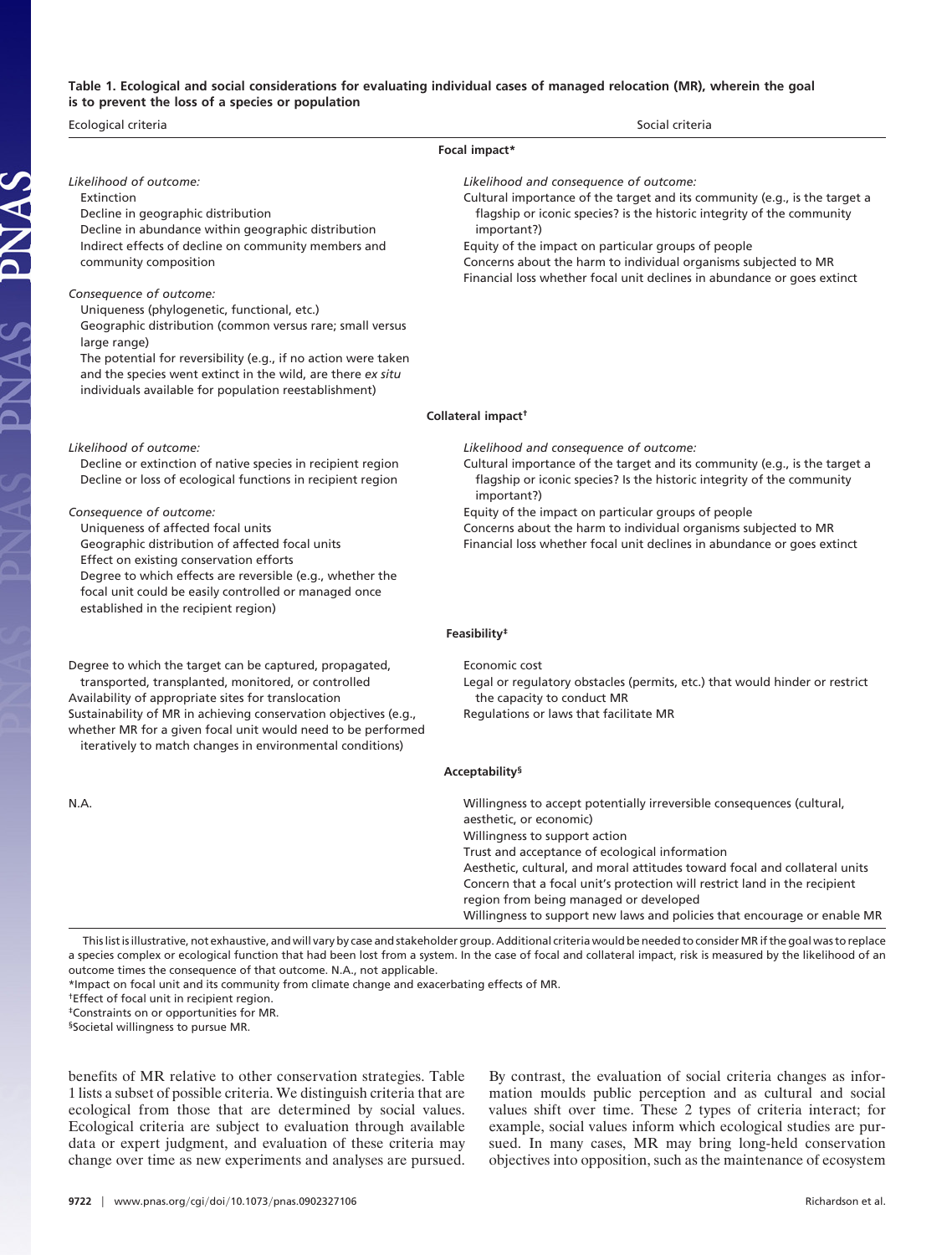

**ECOLOGY**

ECOLOGY

*Methods*). Each case is evaluated along 4 axes: 1. Focal impact, 2. Collateral impact, 3. Feasibility, and 4. Acceptability (Table 1). These axes are scaled from 0 –5, with low to high scores, respectively, except for the collateral impacts axis, which is scaled inversely (such that 5 is the lowest collateral impact). These axes create a 4-dimensional space but are illustrated in 2 dimensions. Consequently, polygons connecting the axes do not represent the actual volume of this space, but their shapes do convey a perspective about MR (see *Text*). Polygons with medium shading show mean scores; darker and lighter polygons show the lower and upper bounds, respectively, of uncertainty in these estimates. Case 1 illustrates how differing conservation groups could differentially evaluate MR for the Bay checkerspot butterfly (*Euphydryas editha* bayensis); this species is threatened by climate change and habitat destruction. Case 2 illustrates evaluations of MR for *Torreya taxifolia*, an endangered tree with a small endemic range in northern Florida that is threatened by disease and potentially by climate change. Case 3 is for MR of trees used in production forestry in Canada. All 3 cases show how different stakeholder groups could come to very different conclusions about MR, even with the same information.

integrity versus the importance of preserving individual species. Given the potential for strong disagreement, it becomes increasingly important that decisions on MR emerge from a transparent process that reveals the nature of the criteria invoked (12–15).

To illustrate this decision-support tool, we propose that criteria involved in the evaluation of MR can be categorized into 4 general classes (Table 1). These are 1) the impacts of conducting (or not conducting) MR on a given focal unit, 2) the impacts of MR activities on the recipient ecosystem, 3) the practical feasibility of conducting MR, and 4) the social acceptability of the action. The challenge of decision-making is then distilled to settling on a suite of attributes for grading in each class, ranking attributes within a class, and assigning a qualitative or quantitative score to each class. Together, the criteria-classes reveal the net benefits and risks associated with MR as perceived by the individual or group performing the evaluation exercise.

We illustrate a 4-class decision tool by displaying each class as a single axis in 2-D space (Fig. 1). Two axes capture risk, whereas 2 others specify implementation constraints on MR. Axis 1 (Focal impact) measures impact on the focal unit of interest and